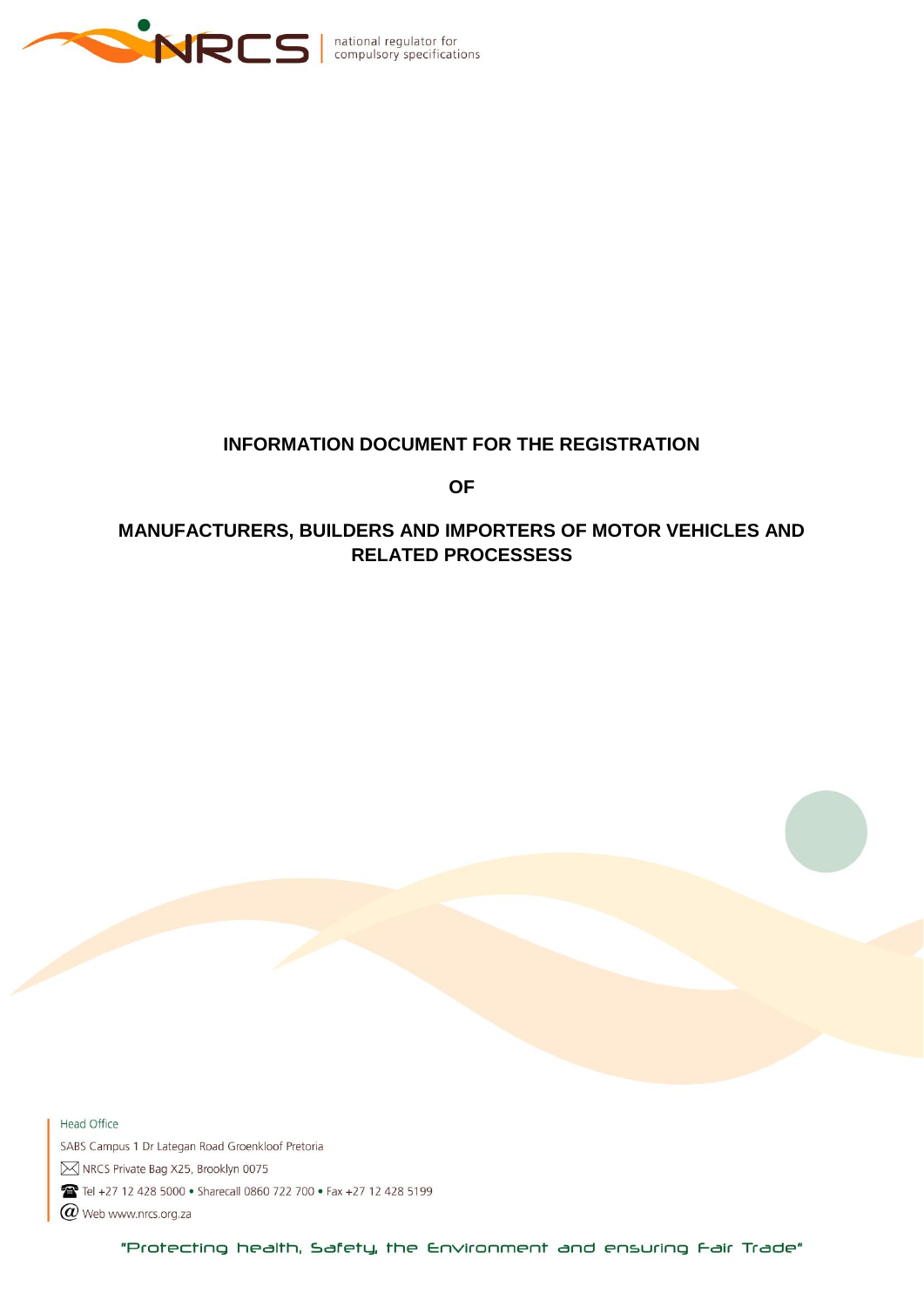

### **ABOUT THE NRCS**

The National Regulator for Compulsory Specifications (NRCS) is an entity of the Department of Trade, Industry and Competition responsible for administering of compulsory specifications and other technical regulations with the view to protect human health, safety, the environment and ensure fair trade.

#### **AUTOMOTIVE DEPARTMENT**

The Automotive Department is responsible for the administration of compulsory specifications applicable to motor vehicles, after-market components and automotive related products offered for sale in South Africa. In addition, the National Department of Transport in terms of the National Road Traffic Act (NRTA) has appointed Automotive Department as an Inspectorate of Manufacturers, Importers and Builders (MIB) of Motor Vehicles and is mandated to evaluate the suitability of MIB's to be registered and to ensure continuous compliance of their products once registered.

### **INTRODUCTION**

Because of the importance of vehicles and their impact on society, relevant South African safety legislation, standards and specifications applies to their Manufacturers, Importers and Builders. As a result, NRTA regulation 38 requires that any manufacturer, builder or importer who manufactures, builds imports or modifies motor vehicles for the purpose of his or her business of *selling motor vehicles or modifications of motor vehicles,* should register as a manufacturer, builder or importer.

#### **REGISTRATION PROCESS**

#### **Application**

Any manufacturer, importer or builder (the applicant) who wishes to register should apply for registration at the Provincial Department of Transport (PDoT) in the province they reside in or wish to conduct their business*. (See Annexure B for a list of documents required.)* 

Following the application, the PDoT will require NRCS to evaluate the applicant suitability for registration and require the South African Police Service (SAPS) for a report on any prior convictions recorded against the applicant (or their representative) and the nature of such convictions.

Based on the NRCS's recommendation and the SAPS's report (subject to conditions set by either NRCS or SAPS), PDoT will issue a certificate of registration confirming the applicant as a registered manufacture or importer or builder of motor vehicles.

**Head Office** 

SABS Campus 1 Dr Lategan Road Groenkloof Pretoria M NRCS Private Bag X25, Brooklyn 0075 **2 of 7 2 of 7 12 428 5000 • Sharecall 0860 722 700 • Fax +27 12 428 5199 <b>2 of 7**  $\bm{Q}$  Web www.nrcs.org.za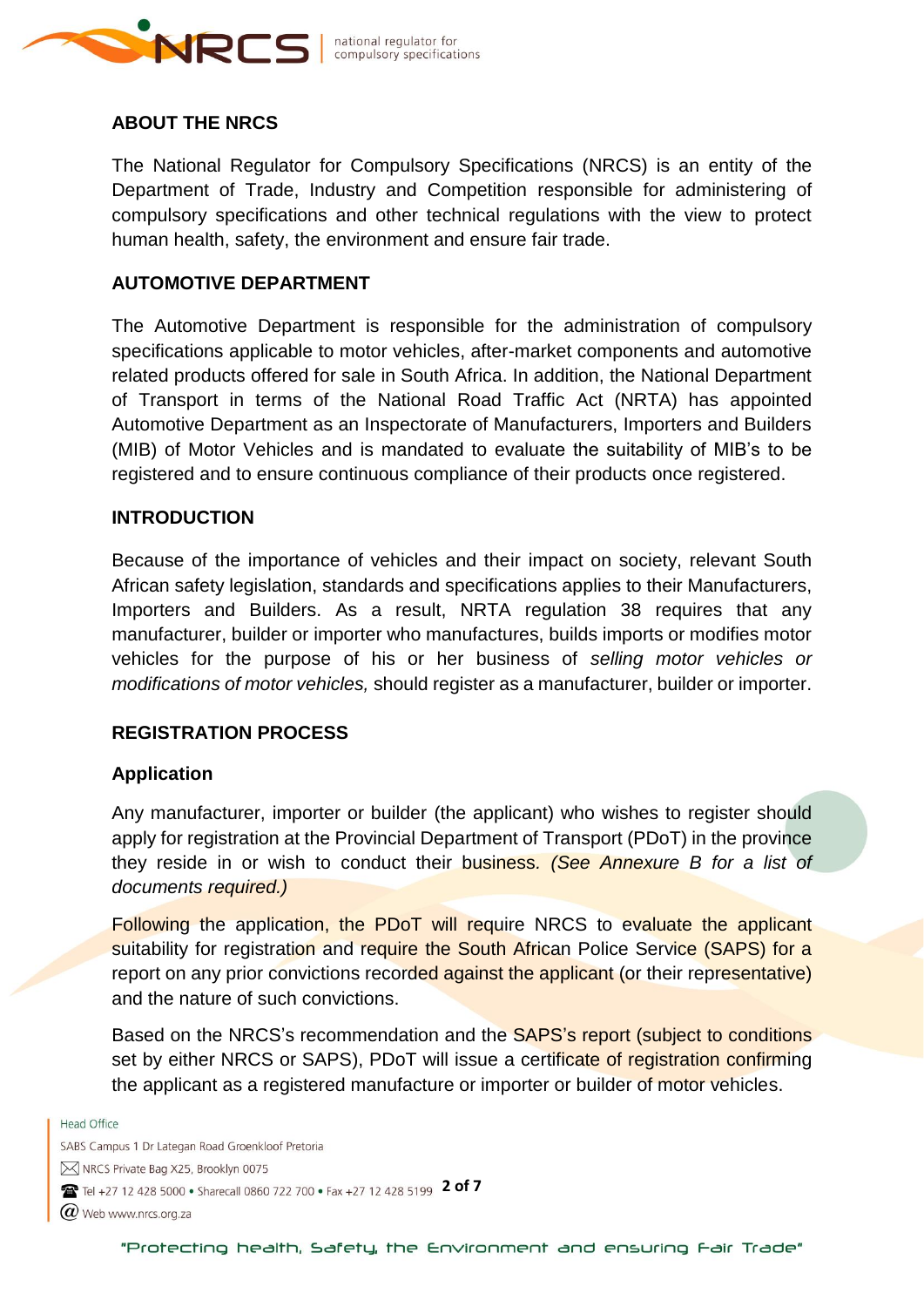

The certificate of registration allows a registered MIB to:

- a) Apply for the World Manufacturer Identifier code (WMI) for use in compiling a Vehicle Identification Number (VIN) – Manufacturers only;
- b) Apply for the homologation/Approval of the motor vehicle models;
- c) Importers to apply for LOA3/Exemption in terms of NRTA for approval samples;
- d) Apply for the model numbers on notification of vehicle model form (NVM form); and
- e) Register vehicles on the National Traffic Information System (NaTIS).

### **Evaluation process by the NRCS**

On receipt of the formal request from the PDoT, the NRCS will contact the applicant using a standard letter with a list of requirements. The letter also contains the name of the inspector who will be responsible for the evaluation process.

The evaluation process involves the evaluation of the applicant's quality assurance systems, assessment of the applicant premises, technical competency of personnel involved with technical work and compliance of products with the relevant legislation.

Furthermore, the process evaluates the understanding of the applicant in terms of legislation, specification and code of practice applicable to the type and category of motor vehicle the applicant wishes to manufacturer, import or build.

## **WHAT ARE THE COSTS INVOLVED IN THE REGISTRATION PROCESS**

The following cost are involved the application process:

*1. Application fee payable PDoT,* the amount can obtained by contacting the relevant province as per contact details. Alternatively, in the Provincial Government Gazette published by the MEC of Transport.

*2. Administration Fee payable to the NRCS*, the amount can obtained by contacting the NRCS as per contact details.

*3. Costs of procuring the NRTA and SABS standards,* the costs for NRTA can be obtained by contacting Lexus Nexus at (011) 245-6552 or (031) 268 3111 OR Alta Swanepoel at 012 3322186/7/8/9 and SANS standards can be obtained by contacting *SABS* Standard Sales *at (012) 428 6883 or visit [www.sabs.co.za](http://www.sabs.co.za/)*

### **WHOM TO CONTACT**

For Provincial Department of Transport and NRCS contact details see *Annexure A*

**Head Office** SABS Campus 1 Dr Lategan Road Groenkloof Pretoria M NRCS Private Bag X25, Brooklyn 0075 **3 of 7** Tel +27 12 428 5000 • Sharecall 0860 722 700 • Fax +27 12 428 5199 3 of 7

 $\bm{Q}$  Web www.nrcs.org.za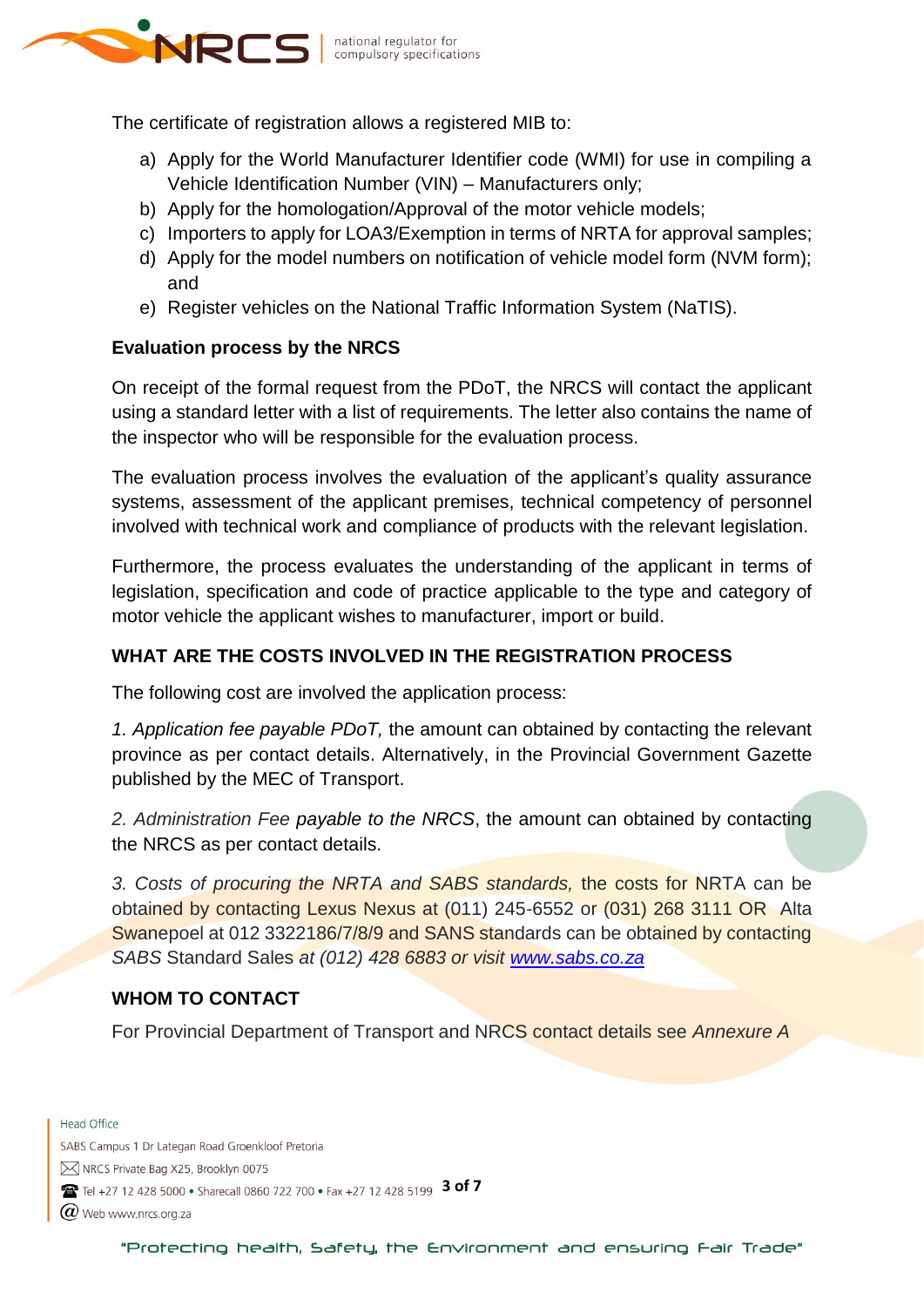

# **ANNEXURE A: TABLE OF CONTACT DETAILS**

| <b>PROVINCIAL DEPARTMENTS OF TRANSPORT CONTACT DETAILS</b>                                                                                                                                                                                                         |                                                                                          |                                                                                                                                                                                        |  |  |  |
|--------------------------------------------------------------------------------------------------------------------------------------------------------------------------------------------------------------------------------------------------------------------|------------------------------------------------------------------------------------------|----------------------------------------------------------------------------------------------------------------------------------------------------------------------------------------|--|--|--|
| <b>Province (PDoT) and Address</b>                                                                                                                                                                                                                                 | <b>Contact</b><br><b>Person</b>                                                          | <b>Contact Details</b>                                                                                                                                                                 |  |  |  |
| <b>Mpumalanga</b><br><b>Provincial</b><br><b>Government</b><br><b>Community</b><br><b>Department</b><br><b>of</b><br><b>Safety, Security and Liaison</b><br><b>Transport Administration</b><br>No7 Government Boulevard<br><b>Riverside Park Ext2</b><br>Nelspruit | <b>Ms</b><br>ZA<br>Shabangu                                                              | Tel: 013 - 752 2254<br>Fax: 013 - 755 1102/1322<br>Email: zashabangu@mpg.gov.za                                                                                                        |  |  |  |
| <b>Limpopo Province</b><br>Department<br>&<br>of<br>Roads<br>Transport<br>Private Bag x9491 Polokwane<br>0700<br>Corner Church and Bodenstein<br><b>Streets Phamoko Building</b>                                                                                   | Ms<br>Maggie<br>Malatji                                                                  | Tel: 015 - 295 1000<br>Fax: 015 - 295 3017<br>Email: malatjimr@dot.limpopo.gov.za                                                                                                      |  |  |  |
| <b>Gauteng Province</b><br>Department of Roads<br>and<br><b>Transport</b>                                                                                                                                                                                          | Ms.<br>Leah<br>Nemavhadwe<br>Mr.<br><b>BN</b><br>Mboweni                                 | Tel: 011 891 0093<br>Cell: 0732542341<br>Fax: 086 5547195<br>Email:<br>Mulalo.Nemavhadwe@gauteng.gov.za                                                                                |  |  |  |
| <b>Kwazulu-Natal Province</b><br><b>Motor Transport Services</b><br>231 Prince Alfred Street<br>Pietermaritzburg                                                                                                                                                   | Sandra<br>Mrs.<br>van Wyk<br>Mr.<br>Stanton<br>Govender<br>Ebrahim<br>Mr.<br><b>Khan</b> | Tel: 033 - 3951808<br>Tel: 033 395 1828<br>Tel: 033 - 395 1835<br>Fax 033 342 1832<br>Email:<br>Stanton.govender@kzntransport.gov.z<br>a<br>Email:<br>Ebrahim.khan@kzntransport.gov.za |  |  |  |
| <b>North West Province</b><br><b>Community</b><br><b>Department</b><br><b>of</b><br><b>Transport</b><br><b>Safety</b><br>and<br><b>Management</b><br><b>Traffic Law Administration</b><br><b>Safety House</b><br>31-34 Molopo Road Mafikeng<br><b>Head Offic</b>   | Ms<br>Seipati<br>Ramathibela                                                             | Tel: 018 - 381 9127<br>Fax: 018 - 381 7620<br>Email:sramathibela@nwpg.gov.za                                                                                                           |  |  |  |

SABS Campus 1 Dr Lategan Road Groenkloof Pretoria

M NRCS Private Bag X25, Brooklyn 0075

**4 of 7** Tel +27 12 428 5000 • Sharecall 0860 722 700 • Fax +27 12 428 5199 4 of 7

 $\varpi$  Web www.nrcs.org.za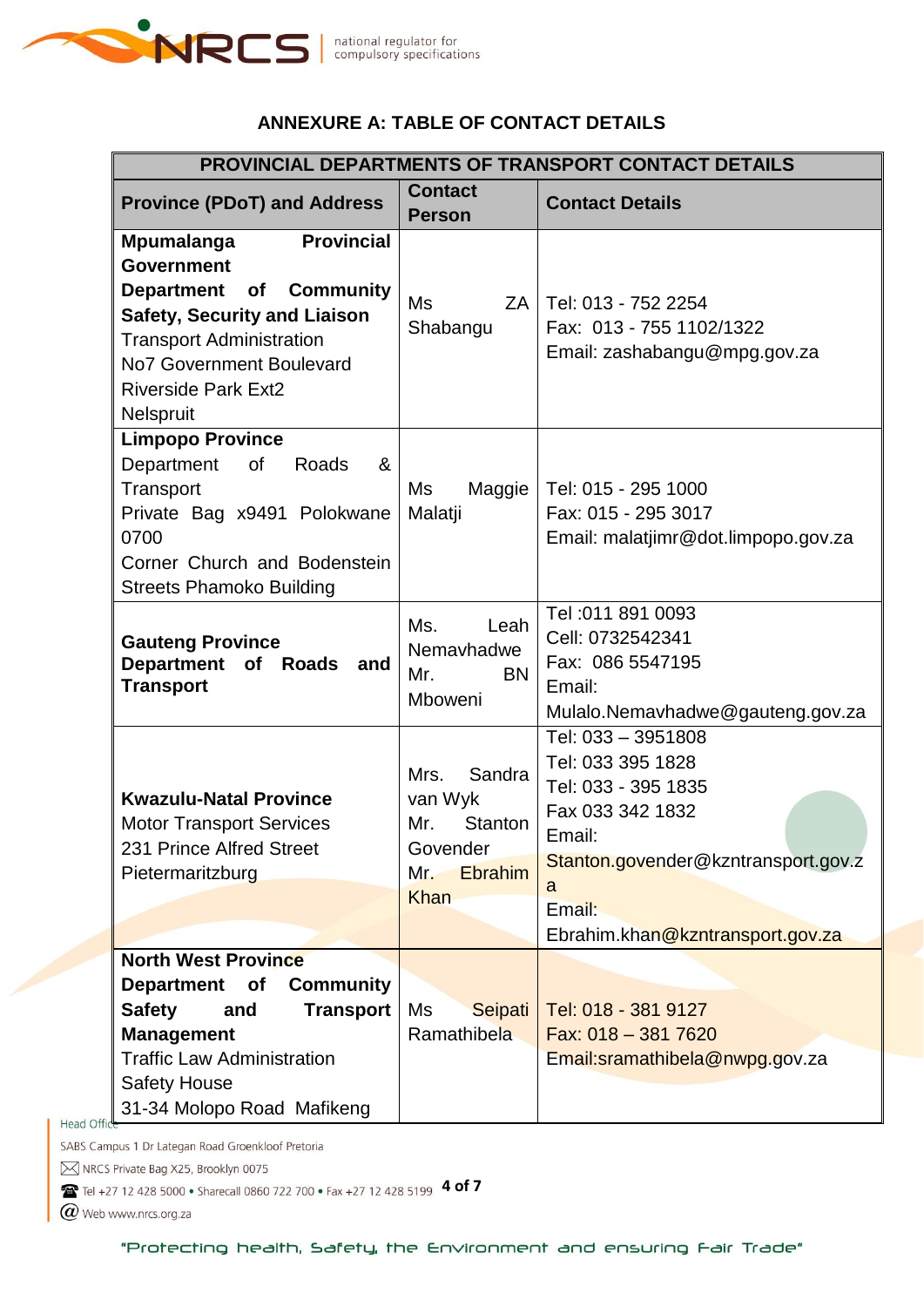

| <b>Free State Province</b><br>Transport Administration and<br>Licensing<br>Police, Roads and Transport                                                   | Ms Conia<br>N<br><b>Mtimkulu</b> | Tel: 051 - 408 7606<br>Email:mtimkuluc@freetrans.gov.za                                              |
|----------------------------------------------------------------------------------------------------------------------------------------------------------|----------------------------------|------------------------------------------------------------------------------------------------------|
| <b>Western Cape Province</b><br>Transport Administration<br>and<br>Licencing<br>Room 1-04,<br>9 Dorp Street<br>Cape Town, 8001                           | Jonathan<br>Mr<br>McEvoy         | Tel: 021 483 2079<br>Fax: 021 483 2357<br>Email:<br>Jonathan.McEvoy@westerncape.gov.z<br>a           |
| <b>Northern Cape Province</b><br>Department of Transport, Safety<br>& Liaison<br>Cnr Lennox & Sidney Ocean<br>Echo Building<br><b>Law Administration</b> | Ms<br>Gloria<br>Ngcobo           | Tel: 053 - 8304916<br>Fax: 053 - 8304916<br>Email:gngcobo@ncpg.gov.za                                |
| <b>Eastern Cape Province</b><br><b>Province of the Eastern Cape</b><br><b>Department of Transport</b><br><b>Traffic and Licencing Services</b>           | Ms<br>Xolisa<br><b>Mekuto</b>    | Tel: 043 604 7510<br>Tel: 043 642 3980/ 5212<br>Fax: 043 643 5224/9<br>Email: info@dot.ecprov.gov.za |

| <b>NRCS CONTACT DETAILS</b> |                                      |  |  |
|-----------------------------|--------------------------------------|--|--|
| <b>Contact Person</b>       | <b>Contact Details</b>               |  |  |
| Mr. Tumelo Mokolokolo       | Tel: 012 482 8818                    |  |  |
| <b>Inspections Manager</b>  | Email: Tumelo.Mokolokolo@nrcs.org.za |  |  |
| Mr. Reuben Moloi            | Tel:012 482 8820                     |  |  |
| <b>Inspections Manager</b>  | Email: Reuben.Moloi@nrcs.org.za      |  |  |
| Mr. Simon Legodi            | Tel:0124828761                       |  |  |
| <b>Admin Coordinator</b>    | Email:Simon.Legodi@nrcs.org.za       |  |  |
| Ms Aletta Saal              | Tel: 0124828874                      |  |  |
| <b>Admin Coordinator</b>    | Email: Aletta.Saal@nrcs.org.za       |  |  |

Head Office

SABS Campus 1 Dr Lategan Road Groenkloof Pretoria

M NRCS Private Bag X25, Brooklyn 0075

**15 of 7** Tel +27 12 428 5000 • Sharecall 0860 722 700 • Fax +27 12 428 5199 **5 of 7** 

 $\varpi$  Web www.nrcs.org.za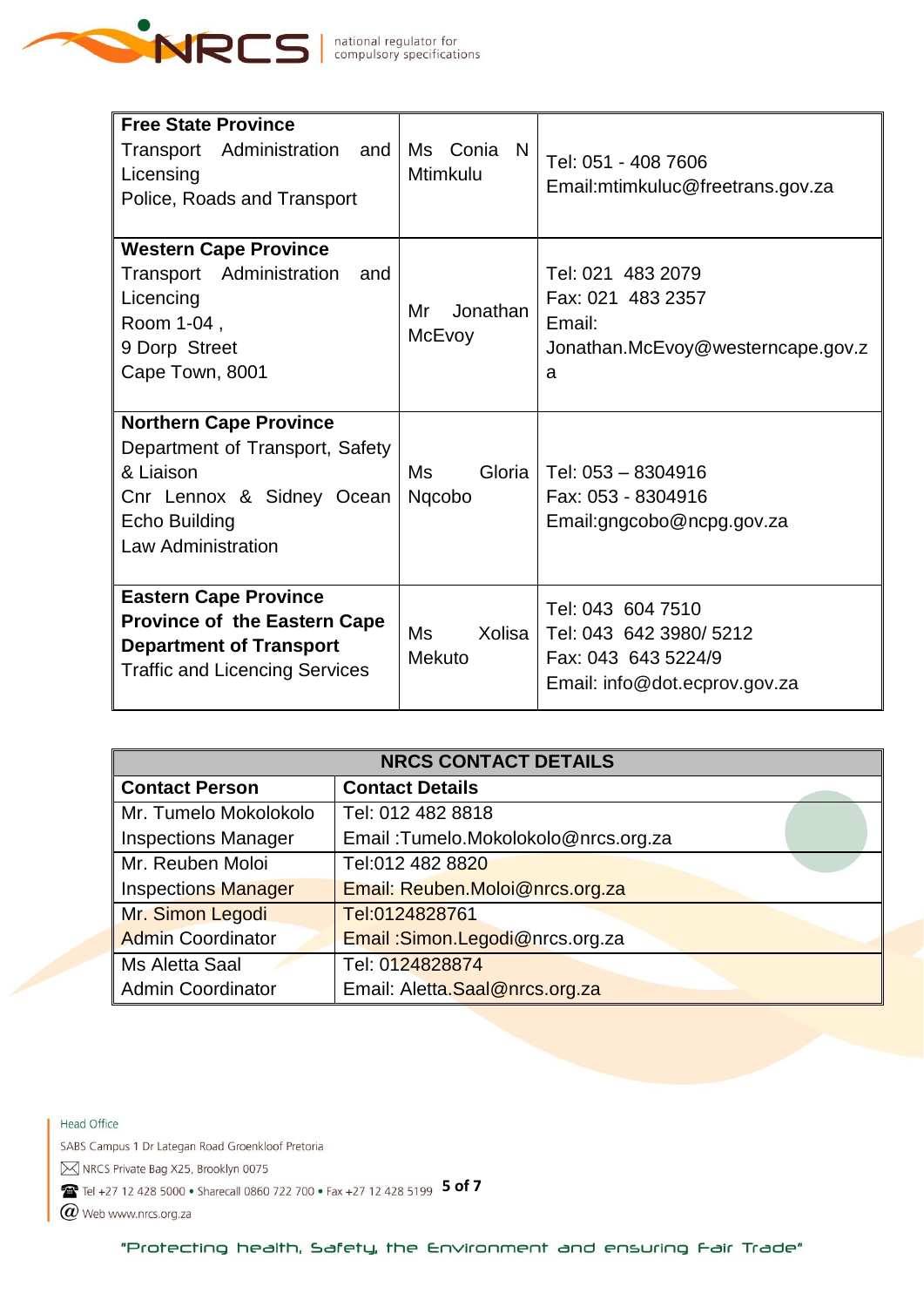

# **ANNEXURE B: GENERAL INFORMATION**

#### **List of documents required for application for registration with PDoT.**

- $\checkmark$  completed application and notice in respect of manufacturer/importer/ builder of motor vehicles (MIB) form;
- $\checkmark$  certified copy of the applicant's identity document (ID);
- $\checkmark$  certified copy of the proxy's ID (if the applicant is a body of persons);
- $\checkmark$  certified copy of the business certificate (if the applicant is a body of persons);
- $\checkmark$  letter of proxy if you represent a company;
- $\checkmark$  custom code number from the South African Revenue Service (SARS); (In the case of application for registration as an Importer)
- $\checkmark$  proof of VAT registration from SARS;
- $\checkmark$  the appropriate fees as determined by the MEC of the province concerned.

### **Other Costs**

These costs are applicable post registration as an MIB of motor vehicles

- $\checkmark$  Homologation or approval fee
- $\checkmark$  WMI code application fee
- $\checkmark$  Fees in a form of Levies
- $\checkmark$  MIB Annual Fee (Fee to defray expenditure) by NRCS

*The Minister of Trade and Industry publishes the above fees by notice in the Government Gazette or the NRCS can be contacted for the details*. *(See below definitions for the fees)*

#### **Definitions**

The following definitions are relevant for the purposes of this information document:

*"Manufacturer"* any person a person who manufactures or assembles new motor vehicles.

*"Builder"* any person who manufactures or assembles motor vehicles in whole or part from used components or modifies motor vehicles using new or used components.

*"Importer"* any person who imports new or used motor vehicles into the republic as defined in section 1(1) of the Customs and Excise Act, 1964 (Act No. 91 of 1964).

*"Sell"* in terms of the NRCS Act includes display, offer or advertise for sale, export from the Republic for or in pursuance of a sale, having in possession for the purposes of sale, trade, manufacture or export from the Republic, exchange, donate, Head Office ase, offer, or display for leasing.

SABS Campus 1 Dr Lategan Road Groenkloof Pretoria M NRCS Private Bag X25, Brooklyn 0075 **6 of 7** Tel +27 12 428 5000 • Sharecall 0860 722 700 • Fax +27 12 428 5199 **6 of 7**  $@$  Web www.nrcs.org.za